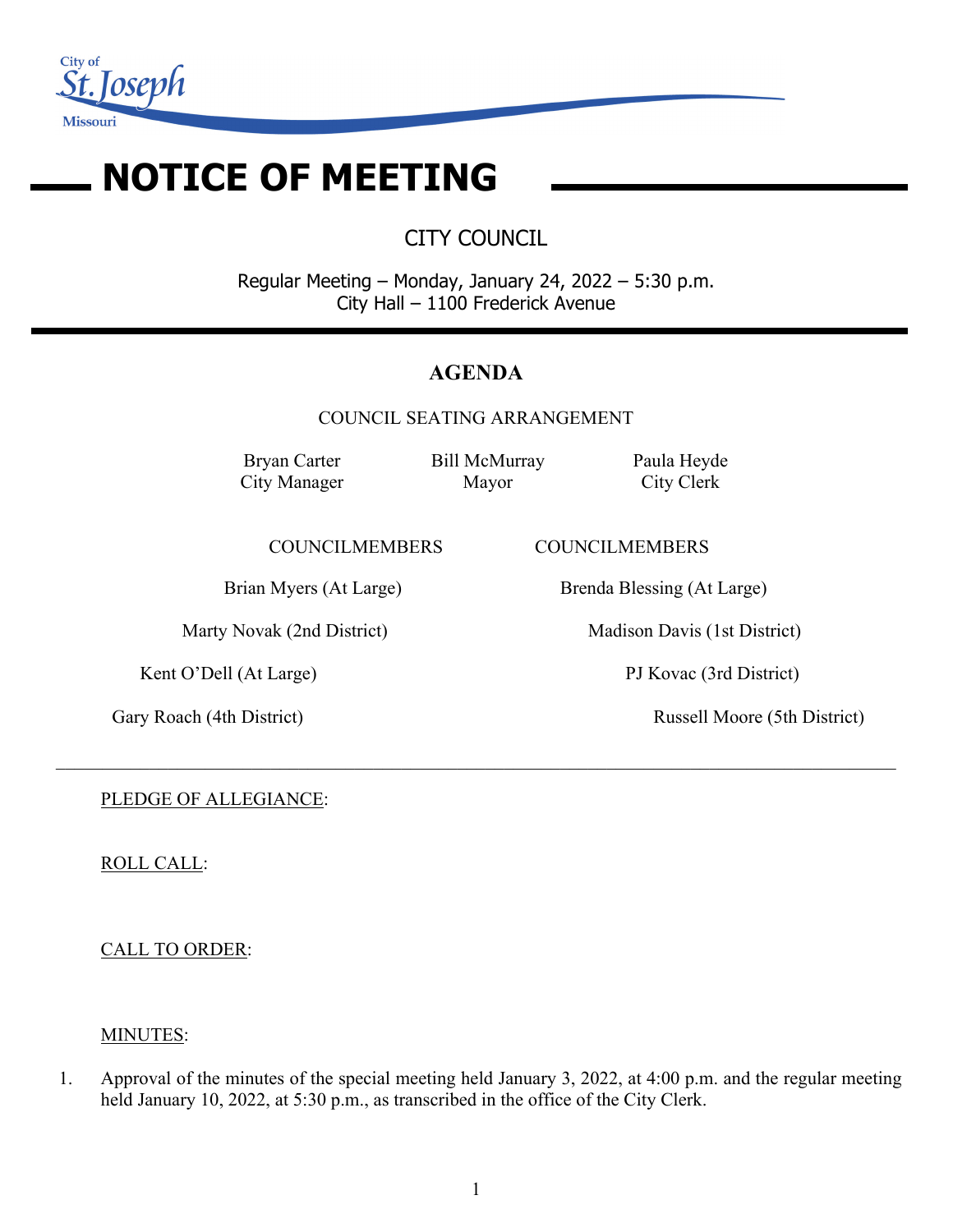## SPECIAL RECOGNITIONS:

None.

## ACCEPTANCE OF AGENDA:

## CONSENT AGENDA:

#### Nominations and Appointments:

- 2. Filed 1/11/22: Councilmember Novak nominates Pat Dillon, 2731 Frederick Avenue, to serve as a member of the St. Joseph Regional Port Authority for a term expiring January 24, 2029; he is replacing Royal Turner, whose term expires January 20, 2022.
- 3. Filed 1/14/22: Mayor McMurray nominates R. Patt Lilly, 2810 Ashland Avenue, to serve as a member of the Planning Commission for a term expiring January 29, 2027; he is replacing Reba Kendall, whose term expires on January 29, 2022.

#### Bills for Passage:

- 4. A Bill (#1419-18) sponsored by Councilmember Davis amending Section 28-1590 "Parking prohibited at any time" of Chapter 28 "Traffic and vehicles" of the Code of Ordinances to prohibit parking on the west side of 13th Street from 150 feet south of Sylvanie Street to the end.
- 5. A Bill (#1415-18) sponsored by Councilmember Moore authorizing an amendment to the Police Department budget in the General Fund and acceptance of the Edward Byrne Memorial Justice Assistance Grant both in the amount of \$35,127.00 to be used to purchase supplies and equipment for the Police Department and Buchanan County Sheriff Department.
- 6. A Bill (#1418-18) sponsored by Councilmember Davis authorizing the execution and submittal of a Missouri Highway and Transportation Commission (MHTC) Public Transit Operating Assistance Grant Agreement in the amount of \$23,399.00 for City of St. Joseph Mass Transit.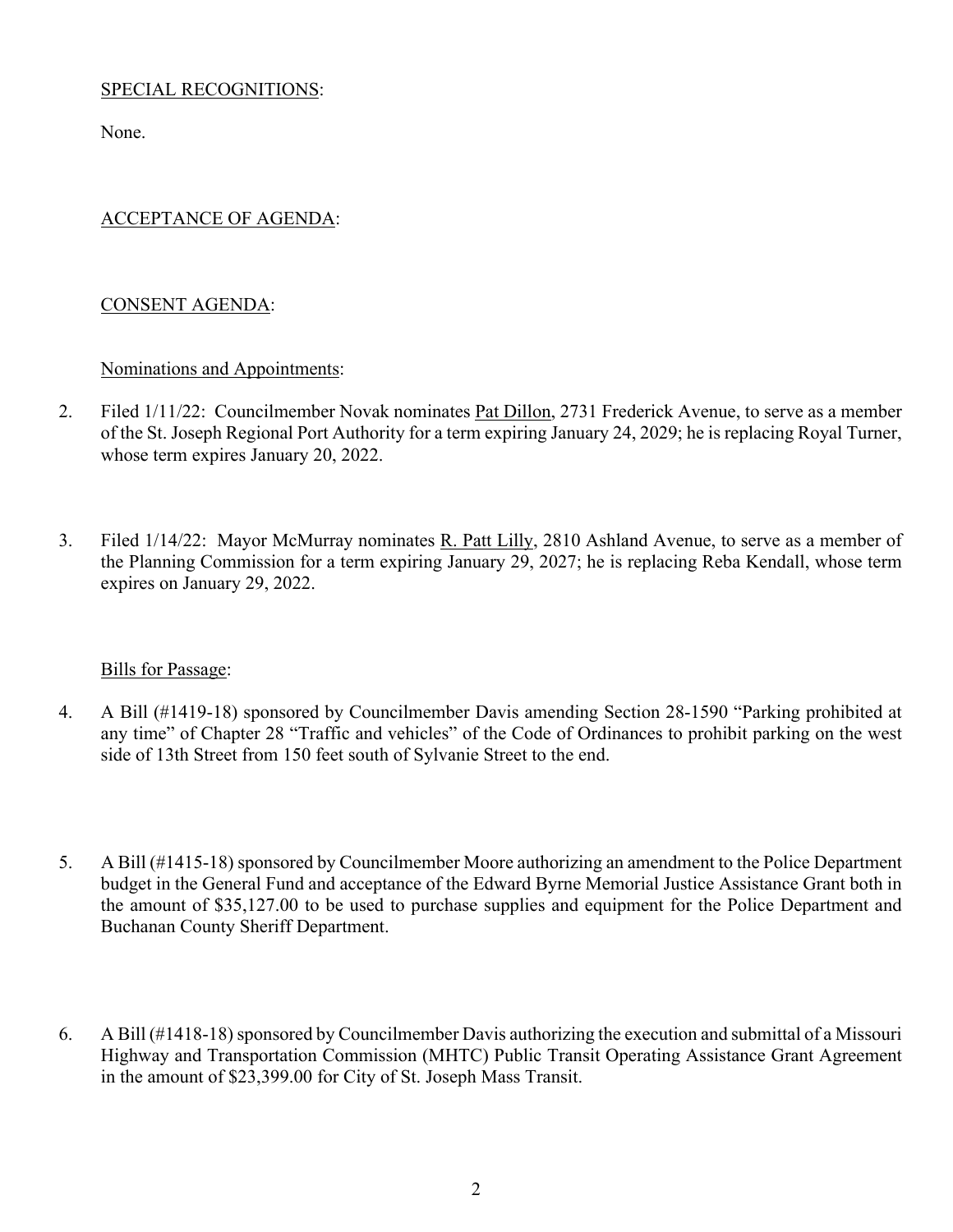## CONSENT AGENDA: Bills for Passage: (Cont'd)

- 7. A Bill (#1420-18) sponsored by Councilmember O'Dell approving the preliminary plat entitled "Easton Industrial Subdivision," a major subdivision consisting of one (1) lot proposed for the property located at 5101 and 5000 Easton Road as requested by Todd Morris.
- 8. A Bill (#1423-18) sponsored by Mayor McMurray authorizing an amendment to the Gaming Initiatives Fund to appropriate \$90,000.00 for professional legal services.

## Resolutions for Adoption:

- 9. A Resolution (#1431-18) entering into an agreement with Mark's Lawnmowing to provide mowing services at five (5) properties on St. Joseph Avenue for \$95.00 per service.
- 10. A Resolution (#1432-18) authorizing execution of a Funding Agreement with Mosaic Life Care for the expenditure of American Rescue Plan Act funds in the amount of \$40,000.00 to operate a COVID booster shot clinic.
- 11. A Resolution (#1433-18) authorizing the execution of a one-year agreement with Central Disposal Service, Inc. to provide trash, waste hauling and disposal services for the City of St. Joseph with an option to extend said agreement for two additional one-year periods.
- 12. A Resolution (#1434-18) authorizing the purchase of laptops and docking stations for new Police Department vehicles from CDW-G LLC for the amount of \$31,134.36.
- 13. A Resolution (#1438-18) removing Theo Williams as a member of the Tree Board.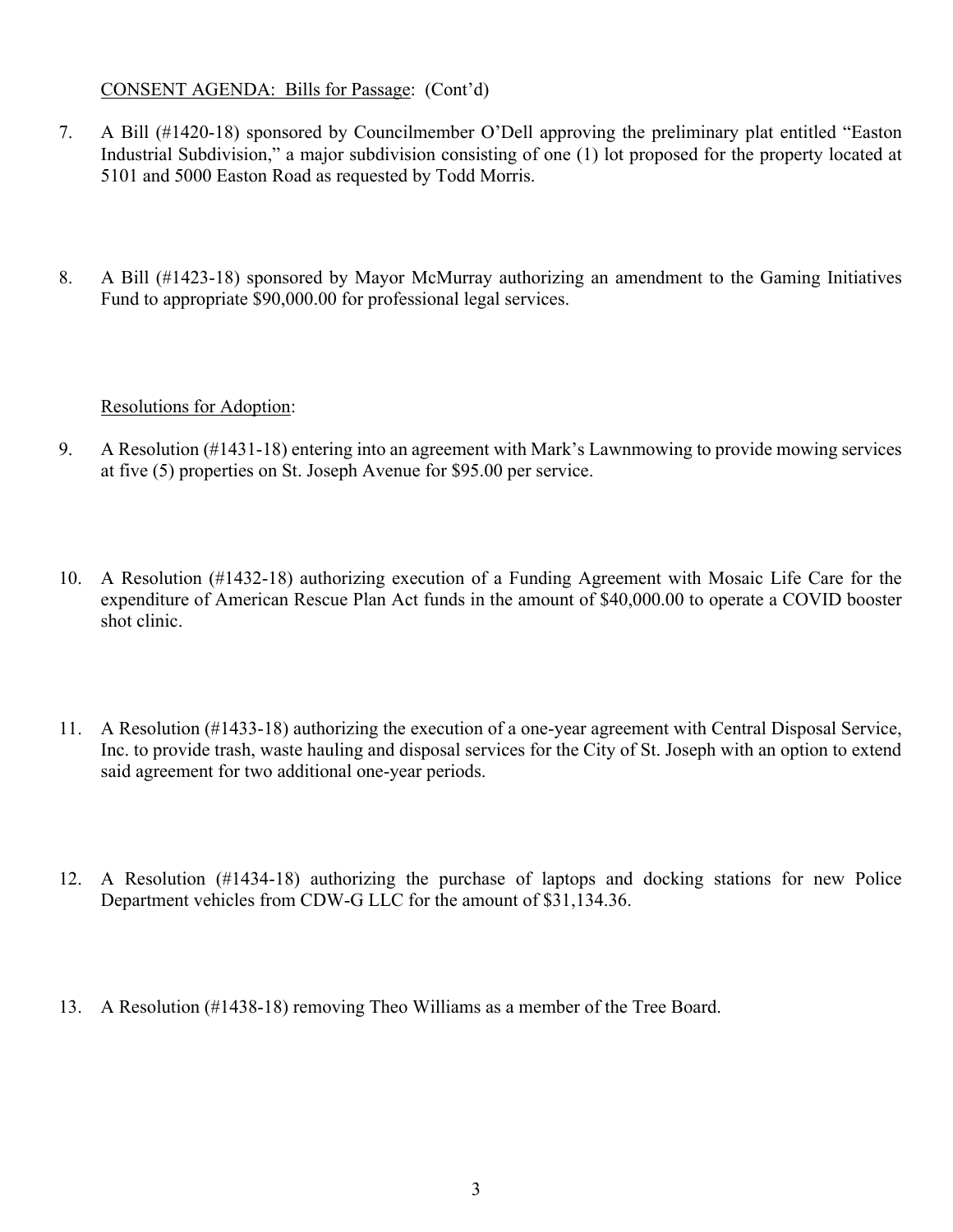## CONSENT AGENDA: Resolutions for Adoption: (Cont'd)

- 14. A Resolution (#1445-18) authorizing the purchase of a New Way Diamondback Refuse Compactor from Elliott Equipment Company for the Park Maintenance Division in the amount of \$99,495.96.
- 15. A Resolution (#1446-18) designating an official name for the City's Softball Complex Field #2 as the "Ken Christgen, Sr. Field" at the Bill McKinney Softball Complex at Heritage Park.
- 16. A Resolution (#1447-18) designating an official name for the City's Softball Complex Field #4 as the "Fred Hoffman Field" at the Bill McKinney Softball Complex at Heritage Park.
- 17. A Resolution (#1449-18) authorizing an Amended Funding Agreement with Innovation Stockyard to provide additional financial assistance to modernize equipment in the amount of \$7,589.00.
- 18. A Resolution (#1450-18) authorizing the purchase of one Pure Storage 11TB Flash Array Chassis and 10 months of Pure Storage Evergreen Gold Support from Computer Discount Warehouse – Government (CDW-G) for the amount of \$44,120.00.

#### \* \* \* \* \* \* \* \* \* \* \* \* END OF CONSENT AGENDA \* \* \* \* \* \* \* \* \* \* \* \* \*

#### NOMINATIONS AND APPOINTMENTS:

None.

#### BILLS FOR PASSAGE:

None.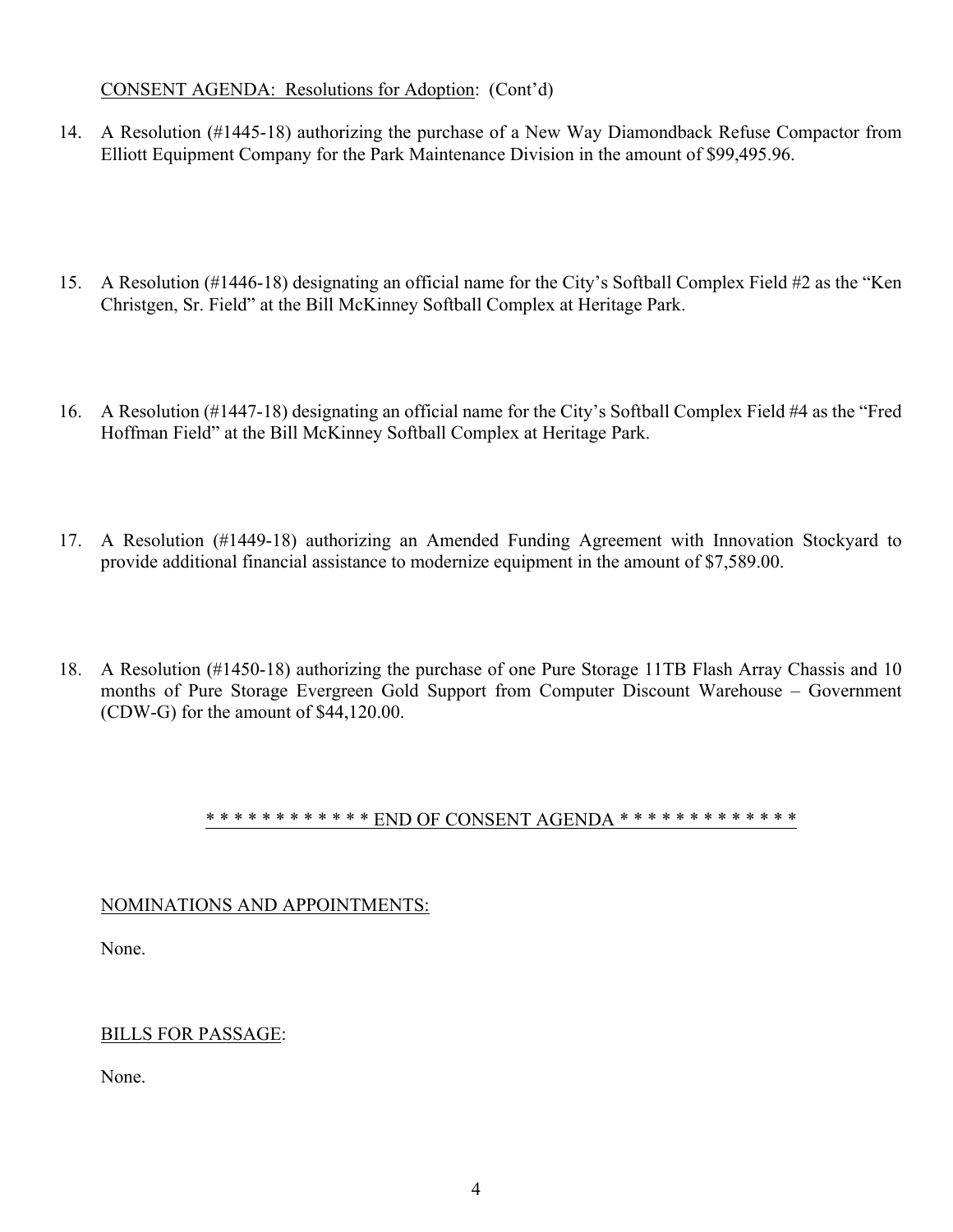## EMERGENCY BILL FOR PASSAGE:

None.

## RESOLUTIONS FOR ADOPTION:

None.

#### BILLS FOR FIRST READING:

- 19. A Bill (#1435-18) sponsored by Councilmember Novak authorizing execution of a Real Estate Purchase Agreement with Enzo Properties, LLC, (Buyer), to sell real estate located at 2312 Lafayette Street for the amount of \$40,000.00 and other good and valuable consideration.
- 20. A Bill (#1436-18) sponsored by Councilmember Moore amending Chapter 2 "Administrative Code" Article IV "Departments" of the Code of Ordinances to change the name of the Department of Administrative Services to Department of Finance and update the functions of the Finance and Human Resources Departments.
- 21. A Bill (#1437-18) sponsored by Councilmember O'Dell authorizing an amendment to the Vacant Structure Stabilization Program budget in the General Fund in the amount of \$19,438.00 to roll forward available fund balance to the current fiscal year.
- 22. A Bill (#1439-18) sponsored by Councilmember Davis amending Section 28-1592 of Chapter 28 "Traffic and Vehicles" of the Code of Ordinances entitled "Parking time limits on certain streets" to provide for twohour parking from 8:00 a.m. to 6:00 p.m. along the west side of Third Street from Faraon Street to Jules Street.
- 23. A Bill (#1440-18) sponsored by Councilmember Davis amending Section 28-1588 of the Code of Ordinances entitled "One-way streets" to provide for one-way traffic on State Street, from Ashland Avenue to 26th Street.
- 24. A Bill (#1441-18) sponsored by Councilmember Myers adopting a revised Write-Off and Collections Policy for the City of St. Joseph, Missouri to replace the policy adopted by Special Ordinance Number 9367.
- 25. A Bill (#1442-18) sponsored by Mayor McMurray authorizing an amendment to the City Clerk's budget in the General Fund in the amount of \$25,000.00 to provide funds for the primary and general elections and advertising expenses.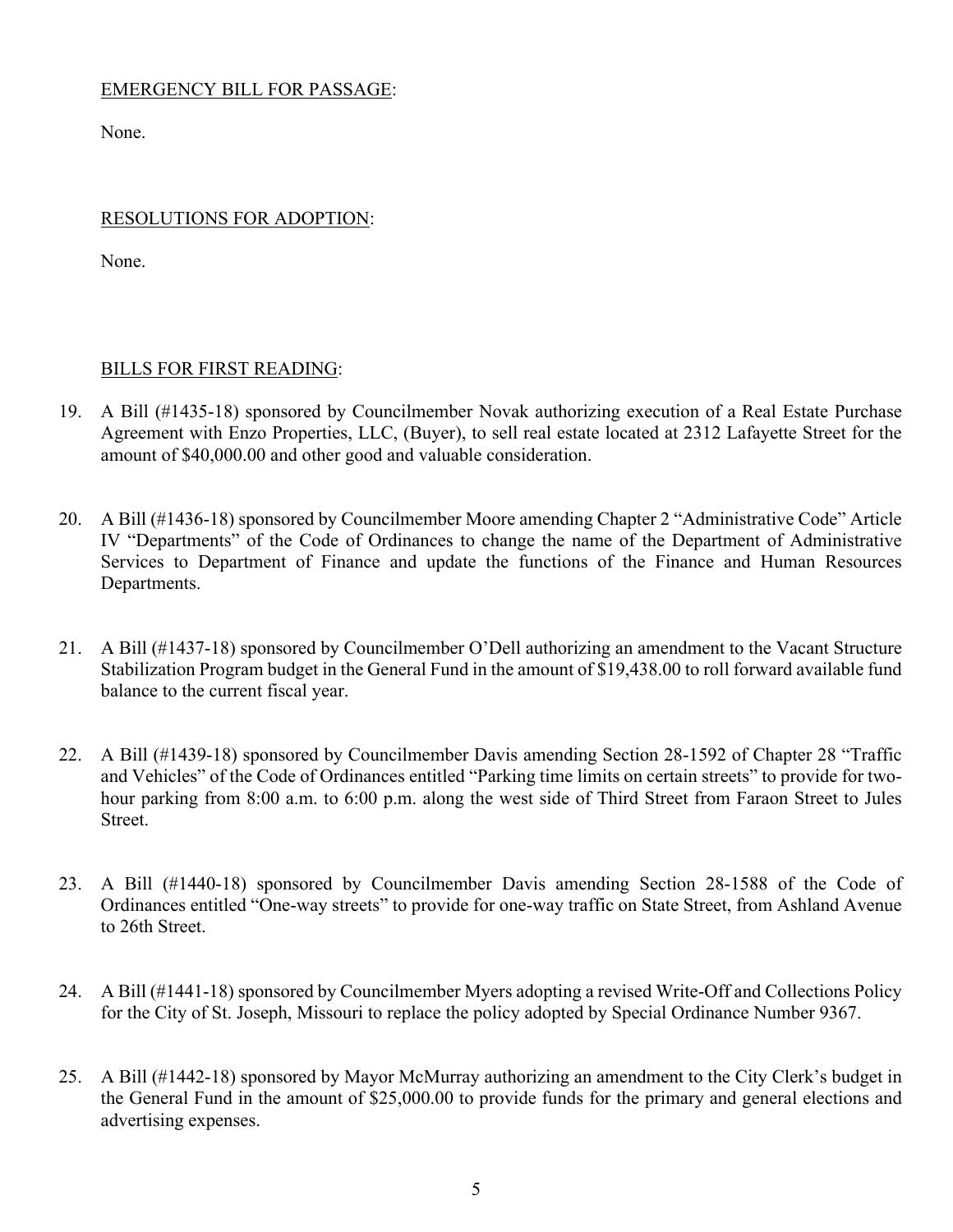## BILLS FOR FIRST READING: (Cont'd)

- 26. A Bill (#1443-18) sponsored by Councilmember Kovac authorizing an amendment to the General Fund, Parks Designated Funds Program budget, and acceptance of a donation from the William D. Morgan Charitable Foundation both in the amount of \$25,000.00 to be used for youth sports facilities.
- 27. A Bill (#1444-18) sponsored by Councilmember Kovac authorizing an amendment to the General Fund, Parks Designated Funds Program budget to return unspent funds in the amount of \$18,288.33 from the \$40,000.00 donation made by Midland Empire Sports Association for improvements to the Drake/South Park Complex.
- 28. A Bill (#1448-18) sponsored by Councilmember Novak authorizing an amendment to the Community Development Block Grant Fund to budget Home-American Rescue Plan (ARP) funds received from HUD in the amount of \$66,896.00 and execution of an agreement with HomeBase, the Center for Common Concern, Inc. to serve as planning and allocation consultant for HOME-ARP funds for the City of St. Joseph in the amount of \$18,000.00.
- 29. A Bill (#1451-18) sponsored by Councilmember Davis authorizing the execution of Change Order No. 2 with Ideker, Inc., for additional work on the River Bluff Bike Trail Project and an amendment to the 2011 Transient Guest Tax Fund budget all in an amount of \$777,477.00.
- 30. A Bill (#1452-18) sponsored by Councilmember Myers authorizing an amendment to the budget to transfer the amount of \$23,935.00 from the American Rescue Plan Act Fund to the General Fund Public Information and Communication Program and execution of a Master Services Agreement with CivicPlus for services to enable both hybrid and remote meeting capabilities ensuring the continuity of public meetings during the COVID Pandemic.
- 31. A Bill (#1453-18) sponsored by Councilmember Moore authorizing an amendment to the budget to transfer the amount of \$228,727.27 from the American Rescue Plan Act Fund to the General Fund Fire Department Program to be used for Fire Department communication equipment and authorizing the purchase of encryption software from Midwest Mobile Radio in the amount of \$10,295.09.
- 32. A Bill (#1454-18) sponsored by Councilmember Moore authorizing the execution of a Second Amended Long-Term Ground Lease Agreement with Missouri Western State University for the lease of property through December 31, 2118, to provide for construction and operation of a rappelling tower on the leased property.

# REPORTS OF BOARDS & COMMISSIONS:

33. Filed 1/18/22: Minutes of the Aviation Board meeting held December 1, 2021, at 11:30 a.m. in the Terminal Conference Room at Rosecrans Memorial Airport.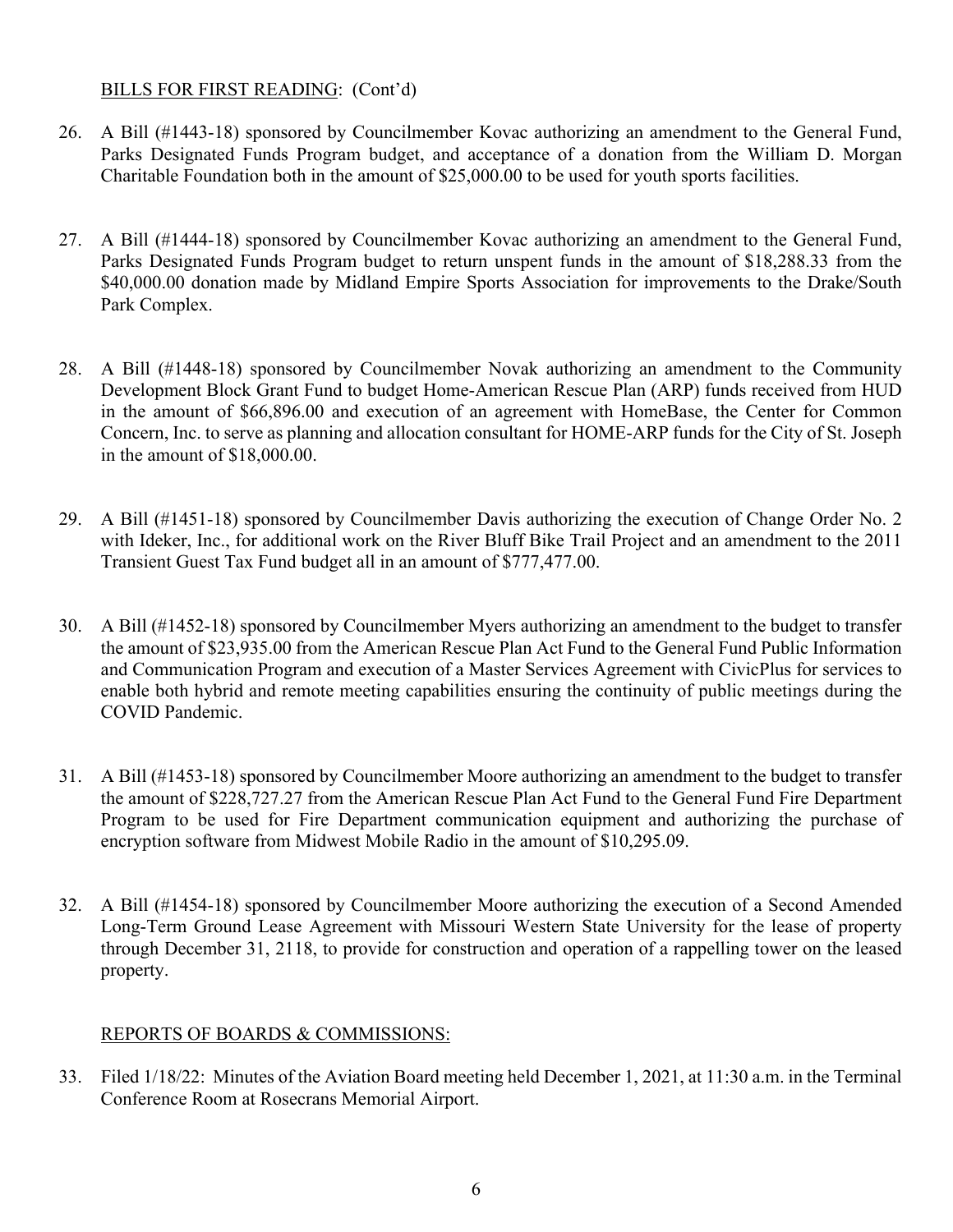#### REPORTS OF BOARDS AND COMMISSIONS: (Cont'd)

34. Filed 1/19/22: Minutes of the Land Bank Advisory Committee meeting held November 15, 2021, at 1:00 p.m., in the 1st Floor Conference Room at City Hall.

## WORK SESSION MINUTES – CITY CLERK'S OFFICE:

- 35. Filed 1/7/22: Minutes of the Council Work Session held December 20, 2021, at 4:00 p.m., in the Council Chamber at City Hall.
- 36. Filed 1/18/22: Minutes of the Council Work Session held January 10, 2022, at 4:00 p.m., in the 4th Floor Conference Room at City Hall.

#### REPORTS & RECOMMENDATIONS OF THE CITY MANAGER:

37. Filed 1/7/22: Memorandum in re: Acting City Manager (January 7 through January 9, 2022).

# DELEGATIONS, PETITIONS:

None.

## COMMUNICATIONS:

- 38. Filed 1/6/22: Minutes of the St. Joseph Museums Fundraising Committee meeting held December 9, 2021, at 4:00 p.m., at St. Joseph Museums, 3406 Frederick Avenue.
- 39. Filed 1/7/22: Minutes of the St. Joseph Museums Membership Committee meeting held December 9, 2021, at 3:08 p.m., at St. Joseph Museums, 3406 Frederick Avenue.
- 40. Filed 1/7/22: Social Welfare Board The Clinic Beat newsletter, December 2021.
- 41. Filed 1/7/22: Commendations regarding Police Department staff.
- 42. Filed 1/10/22: Municipal Division Summary Reporting, December 2021.
- 43. Filed 1/10/22: Minutes of the St. Joseph Museums Executive/Finance Committee meeting held December 16, 2021, at St. Joseph Museums, 3406 Frederick Avenue.
- 44. Filed 1/10/22: Apartment House Rental Property Licenses Report, December 2021.
- 45. Filed 1/10/22: Single Family Rental Property Licenses Report, December 2021.
- 46. Filed 1/10/22: Human Resources Department Monthly Activity Report, December 2021.
- 47. Filed 1/10/22: Property Maintenance Activity Report, December 2021.